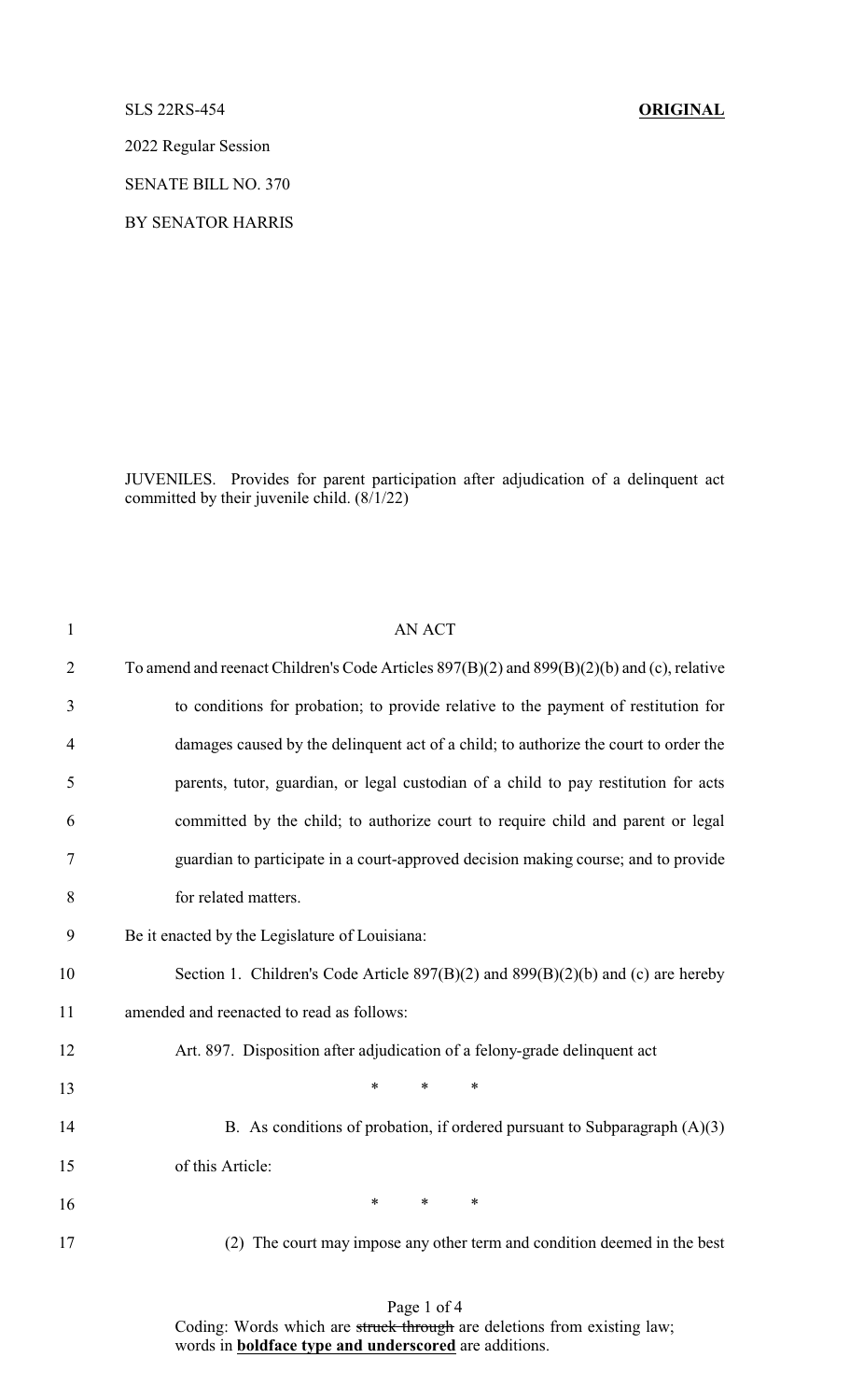| $\mathbf{1}$   | interests of the child and the public, including:                                                |
|----------------|--------------------------------------------------------------------------------------------------|
| $\overline{2}$ | (a) A requirement that the child attend school, if the school admits the child.                  |
| 3              | (b) A requirement that the child perform court-approved community service                        |
| 4              | activities.                                                                                      |
| 5              | (c) A requirement that the child and his parent or legal guardian                                |
| 6              | participate in a court-approved decision making course necessary for his                         |
| 7              | rehabilitation.                                                                                  |
| 8              | (d) A requirement that the child make reasonable restitution to any victim for                   |
| 9              | any personal or property damage caused by the child in the commission of the                     |
| 10             | delinquent act. If the child is unable personally to make restitution, the court                 |
| 11             | may order a parent, tutor, guardian, or other person who is financially                          |
| 12             | responsible for the care of the child to be responsible for payment of the                       |
| 13             | restitution. The court may waive payment of the restitution, by a parent, tutor,                 |
| 14             | guardian, or other person who is financially responsible for the care of the child               |
| 15             | to be responsible for payment of the restitution upon a finding of good cause.                   |
| 16             | $\left(\frac{d}{e}\right)$ A requirement that the child participate in any program of medical or |
| 17             | psychological or other treatment found necessary for his rehabilitation.                         |
| 18             | $\overline{(e)(f)}$ A requirement suspending or restricting the child's driving privileges,      |
| 19             | if any, for all or part of the period of probation. In such cases, a copy of the order           |
| 20             | shall be forwarded to the Department of Public Safety and Corrections, which shall               |
| 21             | suspend the child's driver's license or issue a restricted license in accordance with the        |
| 22             | order of the court.                                                                              |
| 23             | $(f)(g)$ A requirement prohibiting the child from possessing a firearm or                        |
| 24             | carrying a concealed weapon.                                                                     |
| 25             | $\frac{g(h)}{h}$ A requirement that the child pay a supervision fee of not less than ten         |
| 26             | nor more than one hundred dollars per month, payable to the Department of Public                 |
| 27             | Safety and Corrections or other supervising agency, to defray the costs of                       |
| 28             | supervision. The amount of the fee shall be based upon the financial ability of the              |
| 29             | payor to pay such a fee. The court may order a parent, tutor, guardian, or other                 |

Page 2 of 4 Coding: Words which are struck through are deletions from existing law; words in **boldface type and underscored** are additions.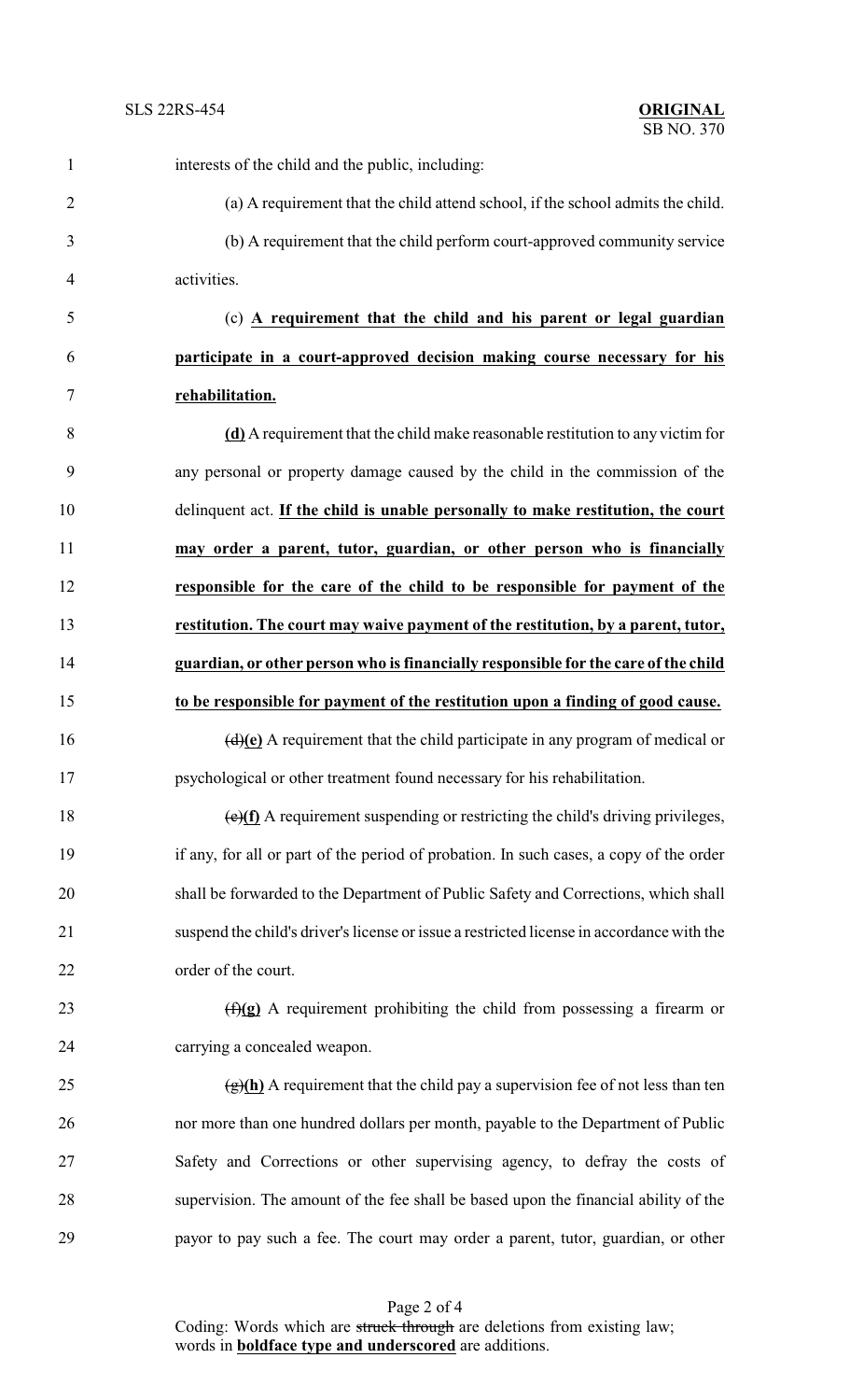| $\mathbf{1}$   | person who is financially responsible for the care of the child to be responsible for |
|----------------|---------------------------------------------------------------------------------------|
| $\overline{2}$ | payment of all or part of any supervision fee imposed.                                |
| 3              | $\ast$<br>$\ast$<br>$\ast$                                                            |
| 4              | Art. 899. Disposition after adjudication of a misdemeanor-grade delinquent act        |
| 5              | $*$ $*$<br>$\ast$<br>$\ast$                                                           |
| 6              | B. As conditions of probation, if ordered pursuant to Subparagraph $A(3)$ of          |
| 7              | this Article:                                                                         |
| 8              | $*$ $*$<br>$\ast$<br>$\ast$                                                           |
| 9              | (2) The court may impose any other term and condition deemed in the best              |
| 10             | interests of the child and the public, including:                                     |
| 11             | $*$ $*$<br>$\ast$<br>$\ast$                                                           |
| 12             | (b) A requirement that the child or his parent or legal guardian perform              |
| 13             | court-approved community service activities. If feasible, the court-approved          |
| 14             | community service activities shall be conducted by the caretaker and child together.  |
| 15             | A requirement that the child and his parent or legal guardian participate in a        |
| 16             | court-approved decision making course necessary for his rehabilitation.               |
| 17             | (c) A requirement that the child make reasonable restitution to any victim for        |
| 18             | any personal or property damage caused by the child in the commission of the          |
| 19             | delinquent act. If the child is unable personally to make restitution, the court      |
| 20             | may order a parent, tutor, guardian, or other person who is financially               |
| 21             | responsible for the care of the child to be responsible for payment of the            |
| 22             | restitution. The court may waive payment of the restitution, by a parent, tutor,      |
| 23             | guardian, or other person who is financially responsible for the care of the child    |
| 24             | to be responsible for payment of the restitution upon a finding of good cause.        |
| 25             | $\ast$<br>∗<br>∗                                                                      |